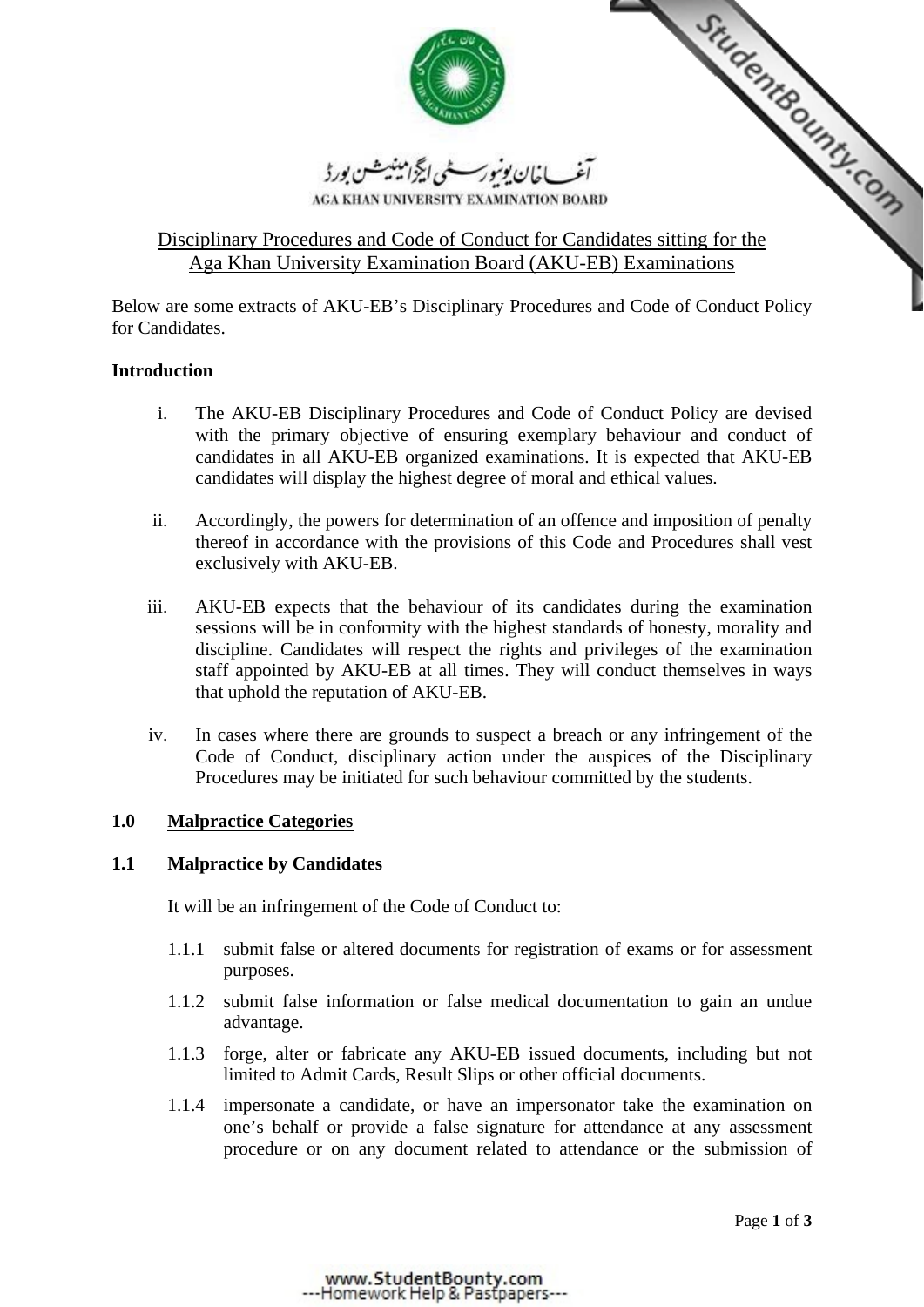the examination.

- 1.1.5 tear any part of the examination booklet.
- material where the signature is used as proof of authenticity or participation  $\frac{G}{G}$ 1.1.6 to remove and/or attempt to remove the exami[nation booklet outside the](http://www.StudentBounty.com)  examination room.
- 1.1.7 Cheat in examinations, including the use of unauthorized material or aids (whether verbal, written or an audio visual cue or electronic device or otherwise) during the examination.
- 1.1.8 Copy from another candidate's work or seek help from invigilation staff.
- 1.1.9 Assist another candidate in writing his/ her examination.
- 1.1.10 Deviate from the instructions given by the invigilator.
- 1.1.11 Disrupt the atmosphere of the examination room.
- 1.1.12 Any sort of misconduct; carrying weapons, refusing/resisting the lawful orders of supervisory staff, creating disturbance, instigating other candidates, threatening or assaulting the invigilating staff, impeding the progress of examination, in or outside the examination room.

### **1.2 Evidence of malpractice identified by AKU-EB Examiners during the marking of exam responses**

1.2.1 Unexpected similarity in the candidates' responses sitting in one examination center observed at the time of e-marking.

## **1.3 Malpractice identified in coursework/personal portfolios submitted by the school**

- 1.3.1 Submit someone else's work for assessment as the candidate's own unaided work
- 1.3.2 Plagiarise
- 1.3.3 Fail to acknowledge sources in the personal portfolios submitted to the Board

### **2.0 Disciplinary Actions**

- 2.1 In cases of breach of disciplinary procedures, AKU-EB's Malpractice Committee may impose any one of the disciplinary actions listed below, depending on the severity of the offence.
	- 2.1.1 Issue Cautionary Warnings to Candidates.
	- 2.1.2 Cancel Candidate registration and/or enrolment with AKU-EB.
	- 2.1.3 Withhold result(s) in one or more specific subject(s).
	- 2.1.4 Debar from taking AKU-EB examinations for a period ranging from 1-4 years.
	- 2.1.5 Exact any other penalties as may be deemed appropriate to the circumstances.